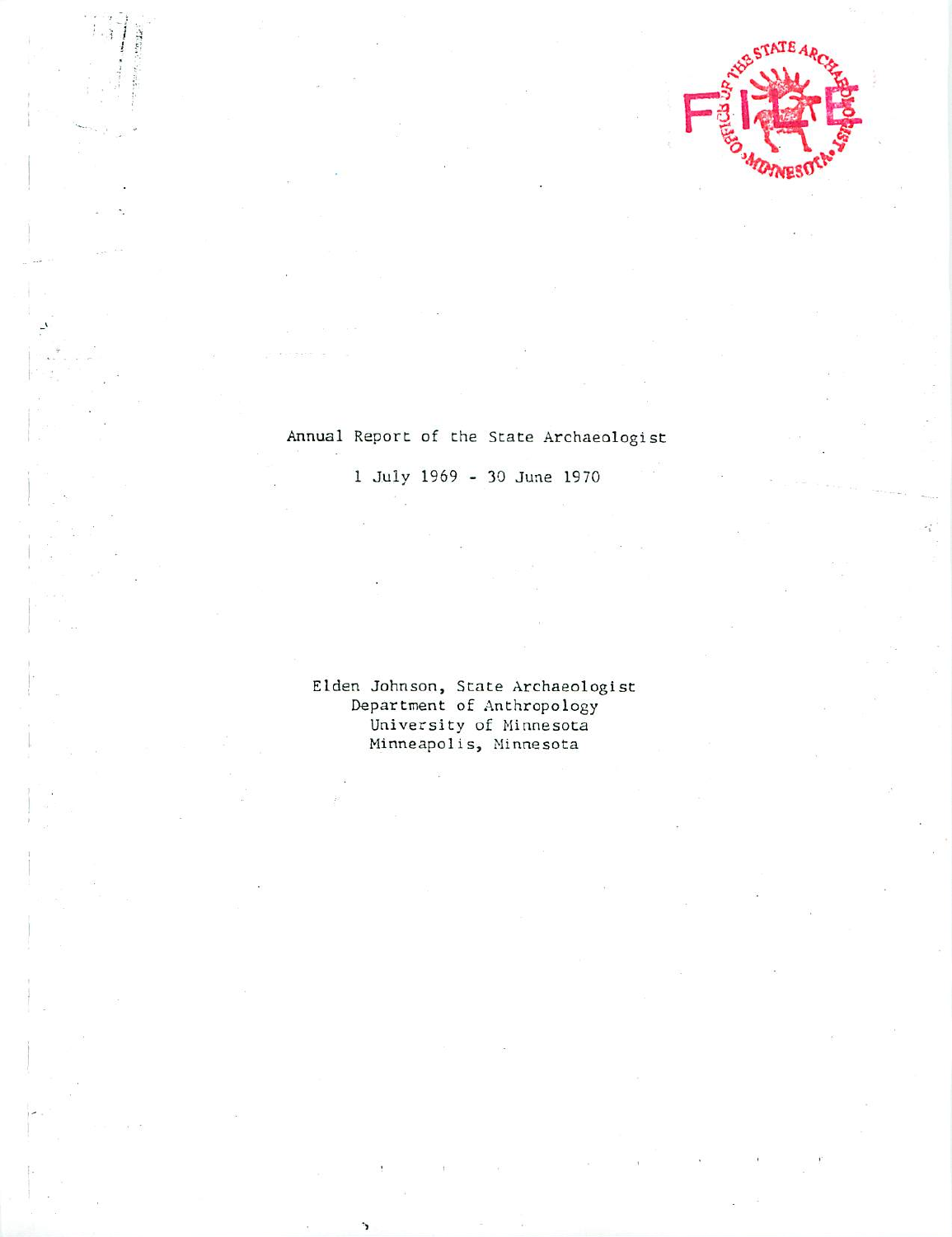#### Introduction

The following report outlines the major activities of the state archaeologist, summarizes the activities of others, and finally offers some specific comments and suggestions on the unresolved problems of salvage archaeology that face us.

The year was one of some significance in the area of interpreta tion of excavation results to both the interested public and to the archaeological profession. A publication series on the prehistoric archaeology of Minnesota has been established by the Minnesota Histori cal Society and includes both technical and general interpretative works. Reception of the series has been favorable, in large part due to the excellent job done by the publications department of the Minnesota Historical Society, and particularly its editor, Mrs. June Holraquist. Interpretation for the public through museum and site interpretation within state parks and state historic sites has moved forward rapidly, perhaps best exemplified by the completion of an interpretation struc ture at Big Stone Lake State Park, the near-completion of a novel outdoor site interpretation unit at Mille Lacs-Kathio State Park, and the reconstruction of the Connor post near Pine City. It is in this area of archaeological interpretation that Minnesota may well become a leader among midwestern states.

The Council for Minnesota Archaeology, an informal organization of professional archaeologists located in various state teaching insti tutions and agencies met in October to report on research activities and to welcome two new archaeologists to Minnesota. These are Professor Alan Brew, Bemidji State College, and Professor Richard Lane, St. Cloud State College. Both have become welcome participants in local archaeo logical research. The Council also met with the Minnesota Archaeological Society to volunteer any assistance and to encourage the Society to expand"to encompass the numbers of individuals in the state who have keen interest. The Society is also engaged in upgrading its journal, the oldest continuous archaeological publication in Minnesota, and a desirable outlet for short research and interpretative articles.

At the invitation of the State Archaeologist, Dr. Jacek Miskiewicz, Curator of Bronze Age Archaeology, National Archaeology Museum, Warsaw, Poland, joined University field crews for two months during the summer season. Dr. Miskiewicz was a most welcome addition and contributed much to the success of the field parties. I would like to thank him and to welcome him back at any time.

should like to thank Dennis Dickinson, University of Minnesota, who served admirably as Acting State Archaeologist during my sabbatical leawabsence during the previous year. Dennis fulfilled these duties while completing his final year in residence in the Graduate School, working on a part-time basis with support funds generously provided by the University Graduate School Research Fund.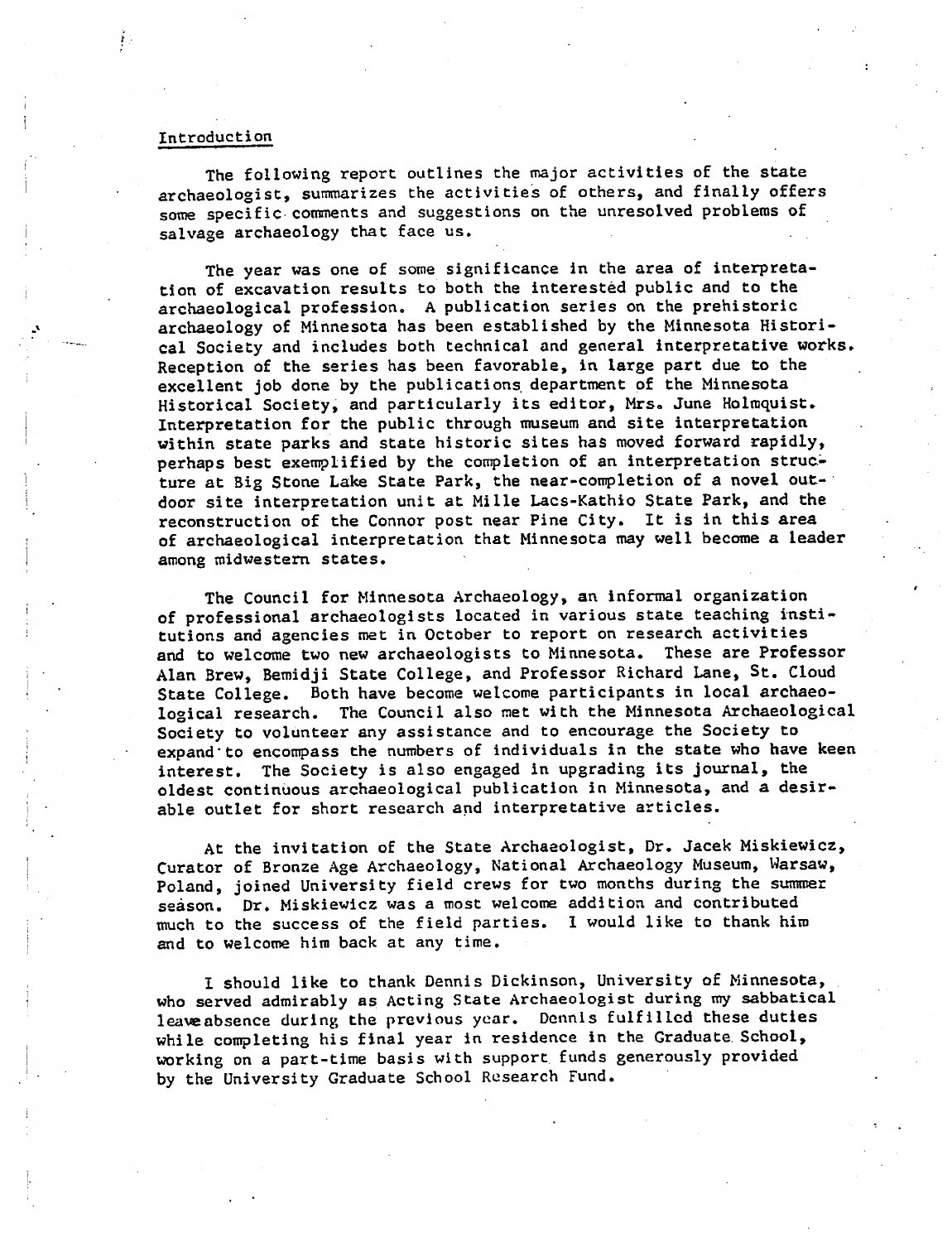#### Archaeological Permits

Ona archaeological permit was issued during the past year to Professor John Steinbring, University of Winnipeg, for testing and excavation in the Fish Lake reservoir area of St. Louis County. Steinbring completed excavations in the. summer of 1969, locating two significant sites of Piano and Boreal Archaic affinities. The sites had been seriously disturbed at the time of dam construction but some data were salvaged, which, when analyzed with the extensive local sur face collections of Mrs. R. C. Redepenning, provide some suggestive leads on what may have been a significant preceramic occupation in northeastern Minnesota. Fortunately, Steinbring is continuing this research, and will be in residence at the University next year to work on the problem as a part of his Ph.D. dissertation. Steinbring submitted a completed report on his Fish Lake work in compliance with the permit requirements.

#### Field excavation and analysis

1. Minnesota Resources Commission Program in Prehistoric Archaeology

Excavations in this program were conducted in Maplewood State Park, Ottertail County, and in Mille Lacs-Kathio State Park, Mille Lacs County.

The Mille Lacs County excavations completed the intensive research on the Cooper Site in the State Park, excavated two additional burial mounds adjacent to the village site, and continued the intensive site survey. A complete house floor was excavated at Cooper, the northeast corner of the palisade excavated, and the stripping of the center section of the site completed. With the help of the Division of Parks and Recreation, the site was then completely backfilled, levelled, and seeded to grass. Large areas of the site remain undisturbed and unexcavated. Two burial mounds adjacent to the one excavated in 1967 pro vided information on an earlier horizon characterized by dentate stamped pottery (two complete vessels were recovered) associated with shallow primary pit burials. These mounds precede the protohistoric Dakota mound, worked in 1967, and the main occupation of the village site by at least 500 years. Two very large mounds remain in the group and future excavation of these may well provide a stratified situation which would be of considerable importance to understanding the Mille Lacs sequence. The two 1969 mounds were rebuilt and seeded after the excavations were completed.

Charles R. Watrall excavated at Maplewood State Park with a student crew. The Maplewood site had previously been tested and Watrall's work was concerned with determining the position of Maplewood in the late prehistoric range of sites lying within the maple-basswood covered morraine of central Ottertail County. In this context he located and tested a series of archaeological sites within the region surrounding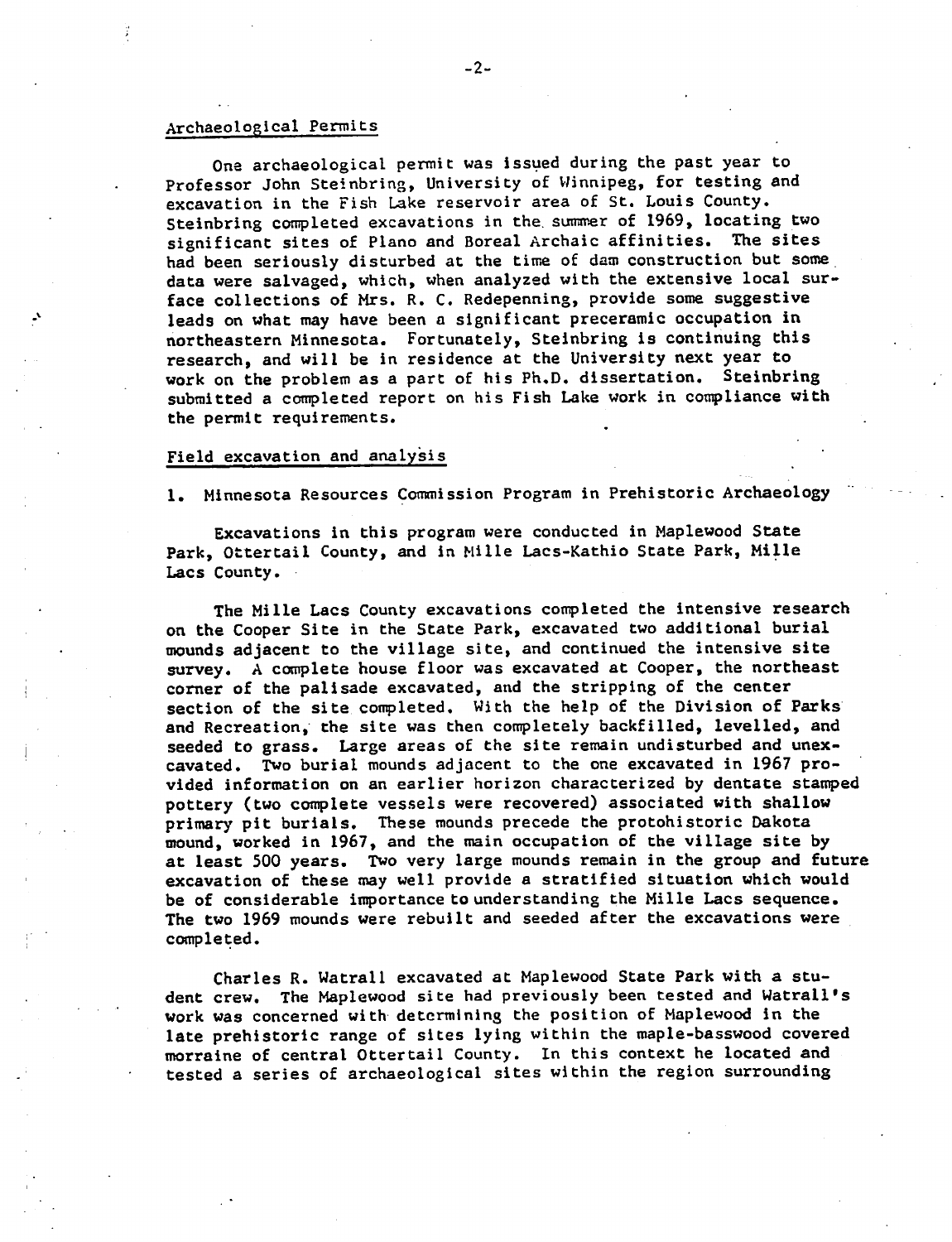#### Maplewood.

The Saari Site, discovered in 1967 by the U. S. Forest Service on Gold Island in Knife Lake, was visited and tested by a University crew led by Professors Martin 0. Peterson and Richard E. W. Adams in September. The site had produced parts of three human skulls eroding from a gravel bank and it was decided to test the island area in an attempt to locate additional skeletal material and artifacts which might give some cultural context for the human remains. The work was facilitated by personnel of the Superior National Forest who closed the island to camping to protect the site and who also provided air transportation to the site for the field crew. The brief excavations did locate the remnants of the original burial pit which still contained some human bone, but no artifact materials were located. An excavation permit issued by the U. S. Forest Service allows us to continue the research through the border lakes area, a project which will continue for some time.

Professor James B. Stoltman, who tested the Grand Mound or Laurel site area for habitation evidence in 1967, had located a series of prismatic core blades in a private collection. He, Dr. Jacek Miskiewicz, and I visited the Rainy River in July to attempt to locate more of the blades and the site from which they had come. A total of nine of these blades were finally traced, measured, and photographed, and the locus of the find documented. Tests at the site did not locate any concen tration of materials, but an additional blade fragment was located on the surface. Stoltman will direct the University field session crews on the Rainy River in 1970 and plans additional work at this important site.

2. Northern States Power Company-Prairie Island Excavations

The final season of excavations at the series of sites on Prairie Island, Goodhue County, financed by grant from the Northern States Power Company concentrated on the Bartron Site. This is a large Mississippian village probably occupied in the period of 1100 to 1300 A.D. (radiocarbon samples have been submitted for age determination). student crew under my direction worked five weeks at the Bartron Site, stripping a large area of storage pits and excavating a semi-subterranean house floor. Quantities of habitation debris were obtained from the site. The remaining burial mounds in two adjacent sites were trenched extensively, though like the Birch Lake mound group excavated earlier, little material was recovered.

The Bartron Site data, together with that from the nearby Mississippian sites of Bryan, Silvernale, and Sheffield, are now being analyzed and will provide a developmental sequence for these far northern Mississippian agriculturalists.

The Bartron site is quite extensive and only a small portion has been excavated. We are asking the Northern States Power Company to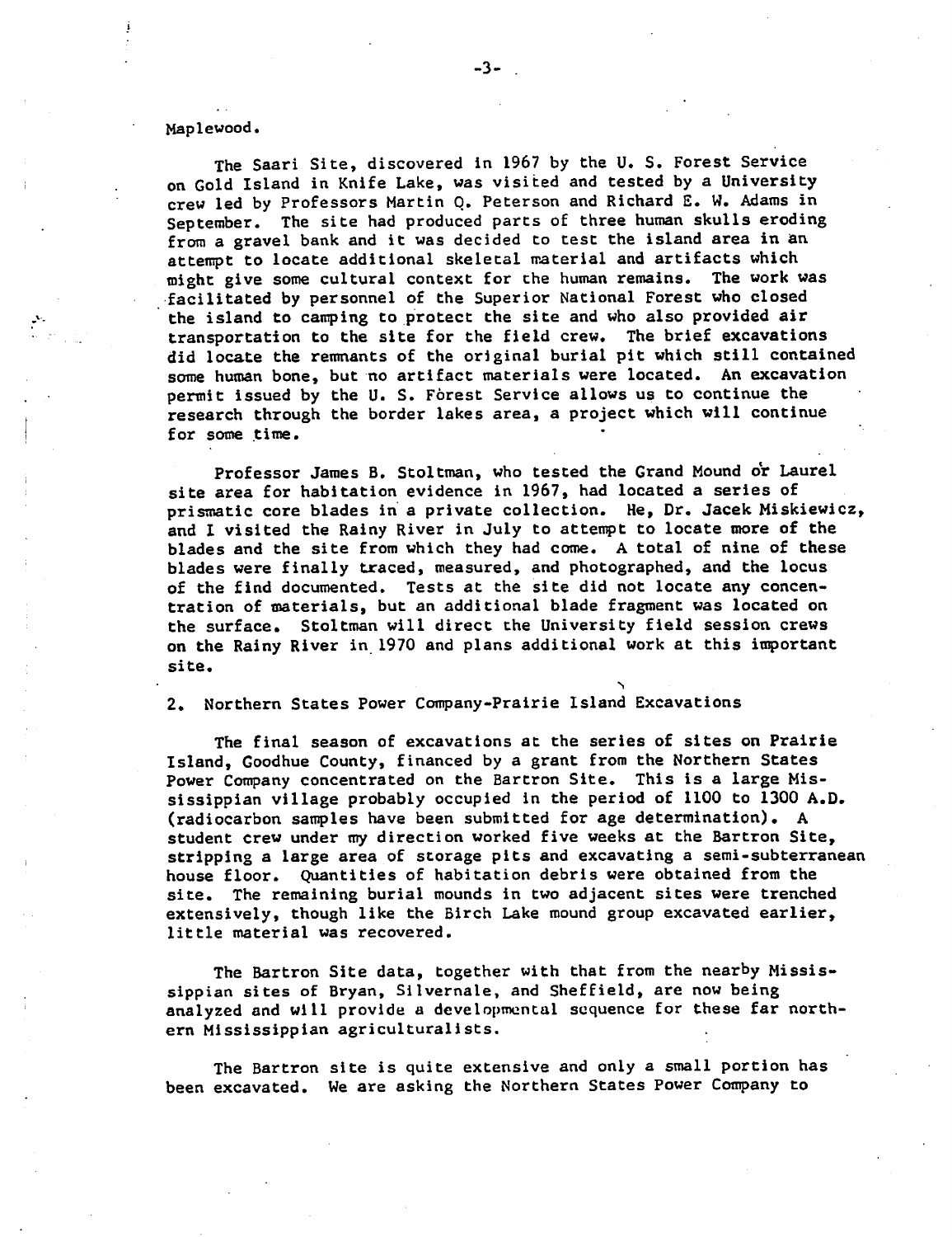preserve the site and allow the University and Hamline University to use it as a field training site for students over the next several years. Professor Vernon Helmen, Hamline University, conducted such training session in the fall of 1969, and plans to continue with similar program each year.

The generous cooperation of the Northern States Power Company. in allowing work at the site and in providing funds to support the research is greatly appreciated. The Minnesota Historical Society administered the grant, and their willingness to do this facilitated the work immensely.

3. Gull Lake Excavations

Excavations for the U. S. Army Corps of Engineers, St. Paul District, were conducted during the summer of 1969 by a University crew. The field crew was directed by Alan Kutchera, University of Wisconsin. The work was initiated on the request of the Corps in an area adjacent to their Gull Lake Dam where construction of a campingrecreation area had been planned. The work was done under contract administered by the Minnesota Historical Society.

Excavations at the site, which consisted of a series of circular and elongate burial mounds and an associated village site, produced information on a prehistoric complex previously unknown in Minnesota. The two component site consisted of an initial village habitation associated with the Maimo focus, probably dating about 200-500 B.C., followed after an interval by the newly discovered component. The latter is dominated by dentate stamped pottery with a strong element of net impressed pottery, side notched projectile points, and burials of both secondary and primary form interred on the original ground surface or in subsoil pits. The mounds constructed over these burials had no burials in the fill though all contained habitation site refuse.

As a result of the excavations, the Corps of Engineers have altered their construction plans, shifting the camping-recreation area, and preserving the archaeological site. The initial information on the plans of the Corps and the danger to the site came from Mr. Charles Aguar, who promptly reported the plans, and who is largely responsible for the salvage of this important site.

#### 4. Other excavations

Richard Lane, St. Cloud State College, initiated work at a com bined burial mound-village site area within the Sherburne National Wildlife Refuge, producing materials which will be significant in relating the Mille Lacs data westward to central Minnesota. Lane expects to continue his field research at the site during the summer of 1970.

The work of John Steinbring at Fish Lake, St. Louis County, has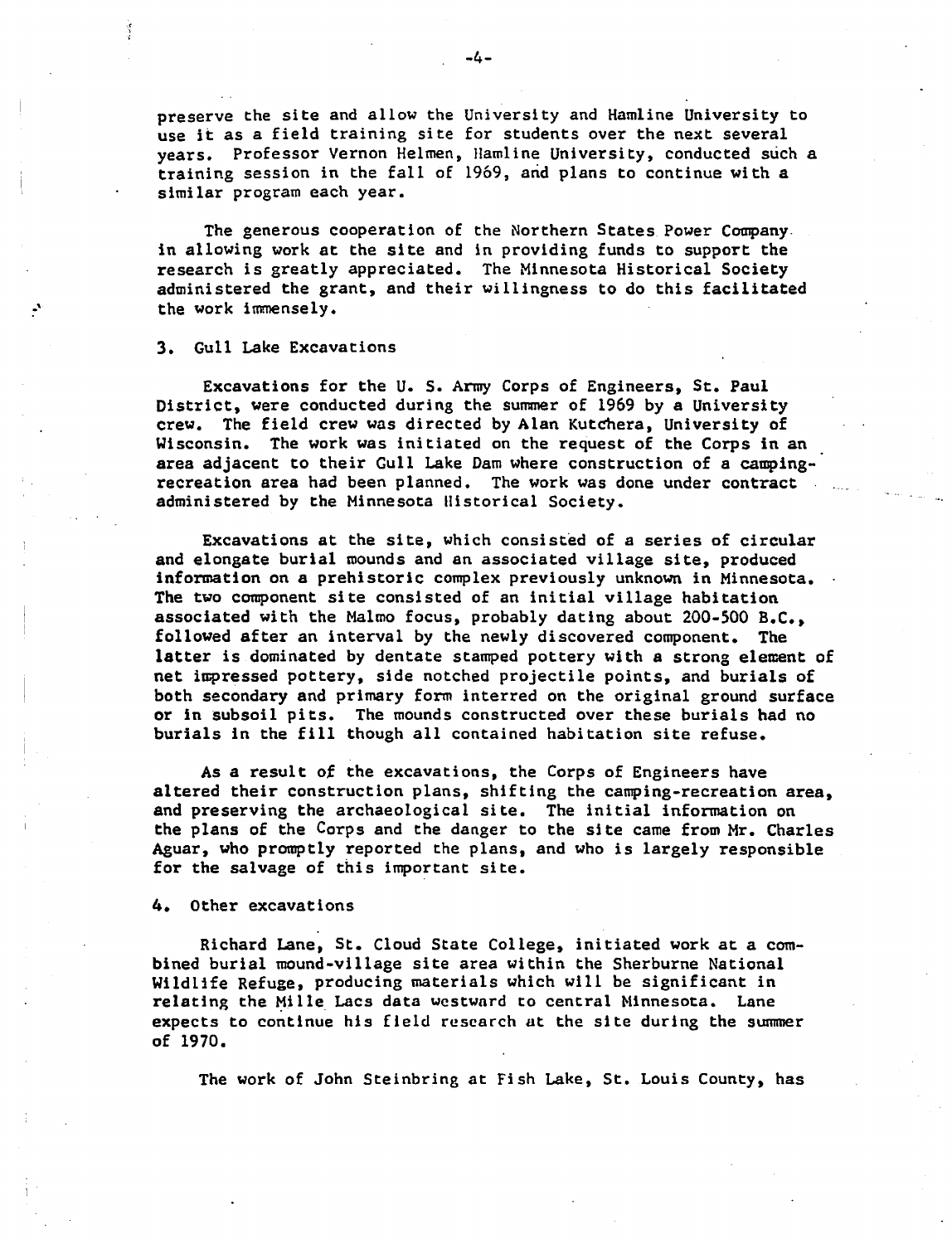been mentioned above. Steinbring will continue his research on the problem of Early prehistoric cultures of the Canadian shield and Quetico with work in 1970 in the Rainy Lake area of northern Minnesota.

#### 5. Wild Rice Research Project

Continued archaeological and paleobotanical research on the impact of intensive wild rice utilization in the late prehistoric period involved the cooperation of several individuals. Dr. John McAndrews, Royal Ontario Museum, continued his analysis of the deep pollen core from Lake Ogechie, Mille Lacs County. The core was taken offshore from the Cooper site and will provide a vegetation history of the immediate area extending back in time to the early post glacial. Evidence for wild rice is present in the core and we are now attempting to correlate the archaeological and pollen evidence.

Through Professor Robert Bright, James Ford Bell Museum of Natural History, the extensive collection of plant macrofossils, primarily seeds. from the Mille Lacs and the Bartron sites is being carefully analyzed at the museum. Data from these collections will be of con siderable importance in interpreting the development of subsistence patterns in the late prehistoric period.

The question of the introduction of maize or corn into Minnesota may be partially answered through the analysis of a pollen core from the now drained Great Oasis Lake in Murray County. Through Professor H. E. Wright, Jr., Limnological Research Center, a core was taken by Barbara Spross who is now analyzing the results. The core site is adjacent to the Great Oasis village, one of the earliest examples of Missouri River-Plains village culture extending into Minnesota. These people may have been the first to introduce maize into Minnesota and it is hoped that maize pollen will be located in the core and that the vegetational-climatic associations and the approximate date of this intrusion will be determined.

Considerable time was also spent in developing a research scheme for the summer of 1970 when a site survey along an east-west traverse from Grand Rapids west to the Red River will be made. The object of the survey is to locate and identify archaeologically prehistoric sites of the ceramic period and from these data to determine shifts in settle ment pattern and population size. The working hypothesis correlates the apparent shifts in these variables to the intensive utilization of wild rice.

## Public Interpretation and Scientific Contacts

An important port of the activities of the state archaeologist's office is in handling inquiries from the public and in speaking to groups throughout the state. In addition to the many requests by mail, individuals who telephoned or visited the laboratory, talks were given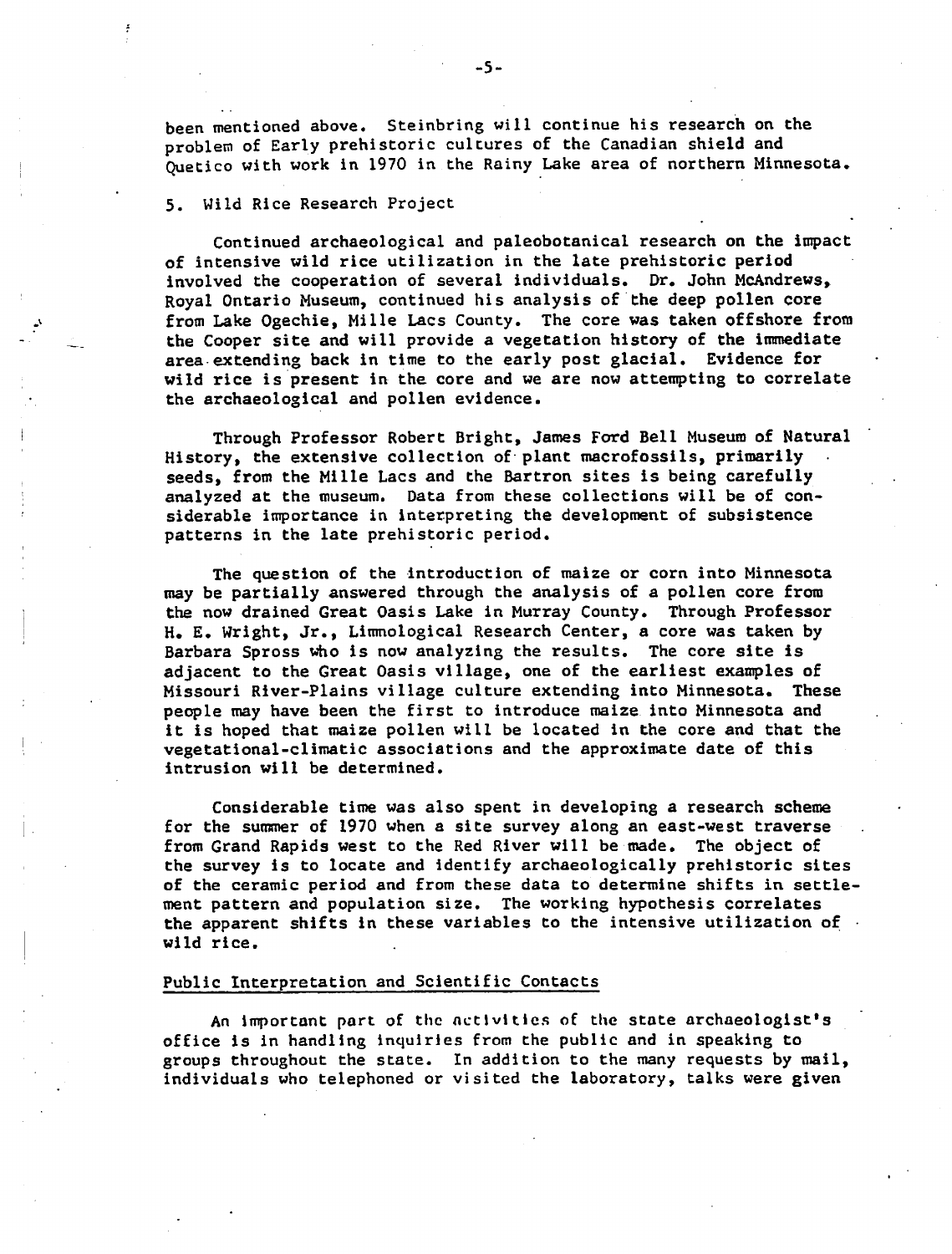before the Sioux Archaeological Society, the Onamia Rotary Club, the Minnesota Archaeological Society, the East Ottertail County Historical Society, and the Red Wing chapter of the AAUW. Unfortunately, lack of time or conflicts in schedule did not permit the acceptance of other requests.

Public interpretation through publications, listed below, and through on-site interpretation in state parks and state historic sites, holds great promise and is well on its way toward more intensive develop ment. The acquisition by the Minnesota Historical Society of the Grand Mound, or Laurel, site on the Rainy River is of great importance for this is one of the most significant prehistoric sites in the state. Long range plans for interpretation at the site are now underway by the Historic"Sites Division of MHS. The expansion of the historic sites acquisition program of MHS to include prehistoric sites is of great significance.

Scientific contacts which lead to discussions of problems common to archaeologists are very important. Regional societies frequently provide the best opportunity for such discussions, and Minnesota, lying partially within the Upper Mississippi, the Plains, and the northern Canadian shield regions, has interests in each of the associated regional societies. The Midwest Archaeological Conference met at the University of Illinois, Chicago Circle, where a report on the Mille Lacs excavations was delivered. Unfortunately, the Plains Conference and the Canadian Conference fell at times conflicting with academic duties and could not be attended. The national meeting of the Society for American Archaeology was held in Mexico City where a day was devoted to papers on midwestern archaeology. Finally, I participated in a symposium at the Iowa Academy of Sciences annual meeting reading paper titled 'The Northern Margins of the Prairie Peninsula." The general topic of the symposium dealt with the relationships of the origins of the Middle Missouri tradition and the prehistory of the prairie peninsula.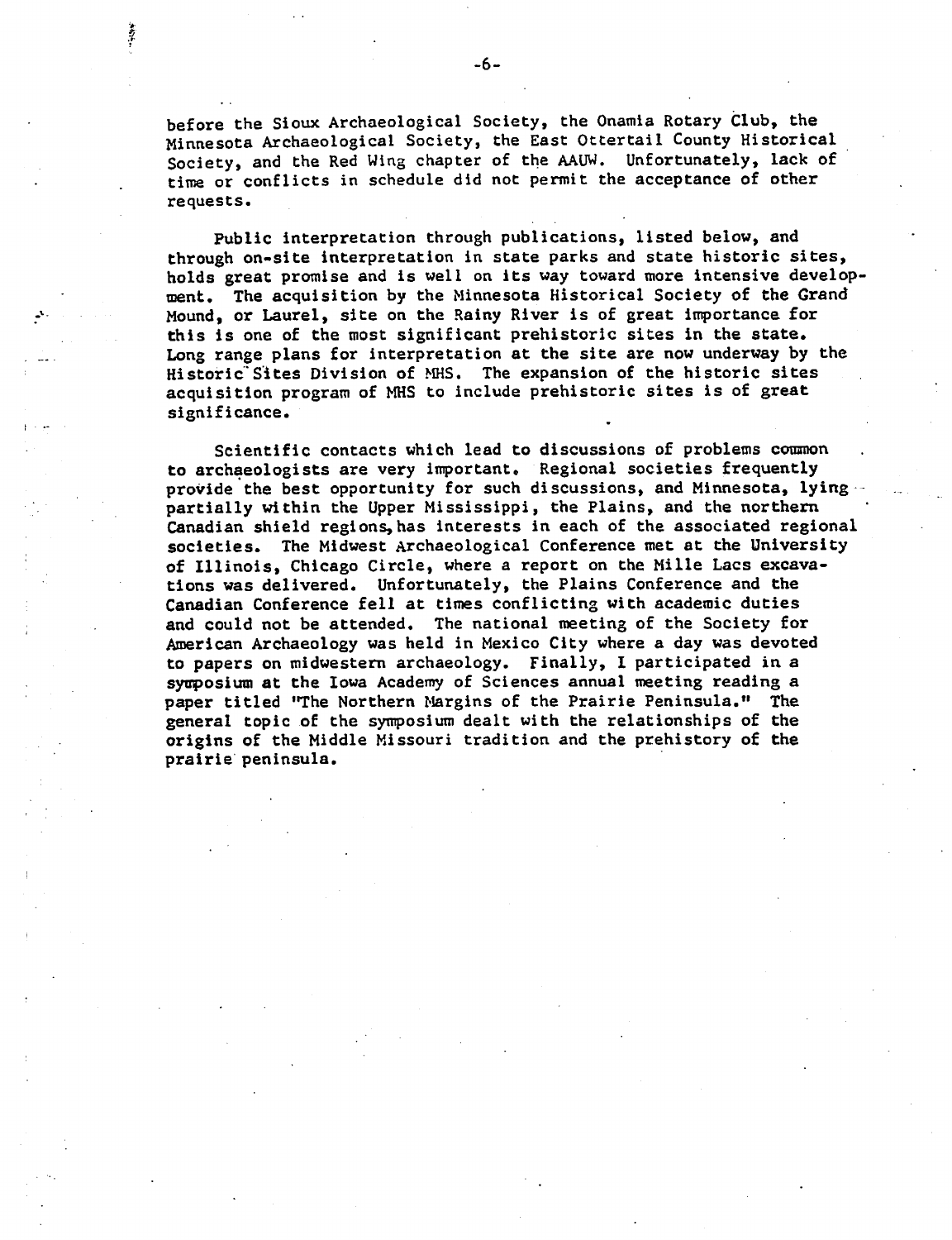## Publications, theses, and manuscripts prepared

- Caine, Christy A. H.
	- 1969 "The Archaeology of the Snake River Valley." M. A. thesis, University of Minnesota.
- Johnson, Eldeh
	- 1969a "Archaeological evidence for the prehistoric utilization of wild rice." Science, 163:276-277.
	- 1969b "Great Oasis Decorative Motifs." Plains Anthropologist,  $-14:46$ , 272-276.
	- 1969c "Preliminary Notes on the prehistoric use of wild rice." Minnesota Archaeologist, 30:2, 31-43.
	- 1970a The Prehistoric Peoples of Minnesota. Prehistoric Archaeology Series, Minnesota Historical Society.
	- 1970b "The Northern Margins of the Prairie Peninsula.1\* Paper read at Iowa Academy of Sciences, accepted for publication, Plains Anthropologist.
	- 1970c "The Gull Lake Mound Group." Report of excavations submitted to the U. S. Army Corps of Engineers. Mss.
- Johnson, Elden, Martin Q. Peterson, and Jan Streiff
	- 1969 "The Birch Lake mound group." Journal of the Minnesota Academy of Science, 36:1, 3-8.

Shay, Creighton Thomas

- 1970 "The Itasca Site: an early post glacial bison kill site in northwestern Minnesota." Ph.D. dissertation, University of Minnesota.
- Wilford, Lloyd A.
	- 1970 Burial Mounds of the Red River Headwaters. Prehistoric Archaeology Series, Minnesota Historical Society.

Wilford, Lloyd A., Elden Johnson, and Joan Vicinus

1969 Burial Mounds of Central Minnesota. Prehistoric Archaeology Series, Minnesota Historical Society.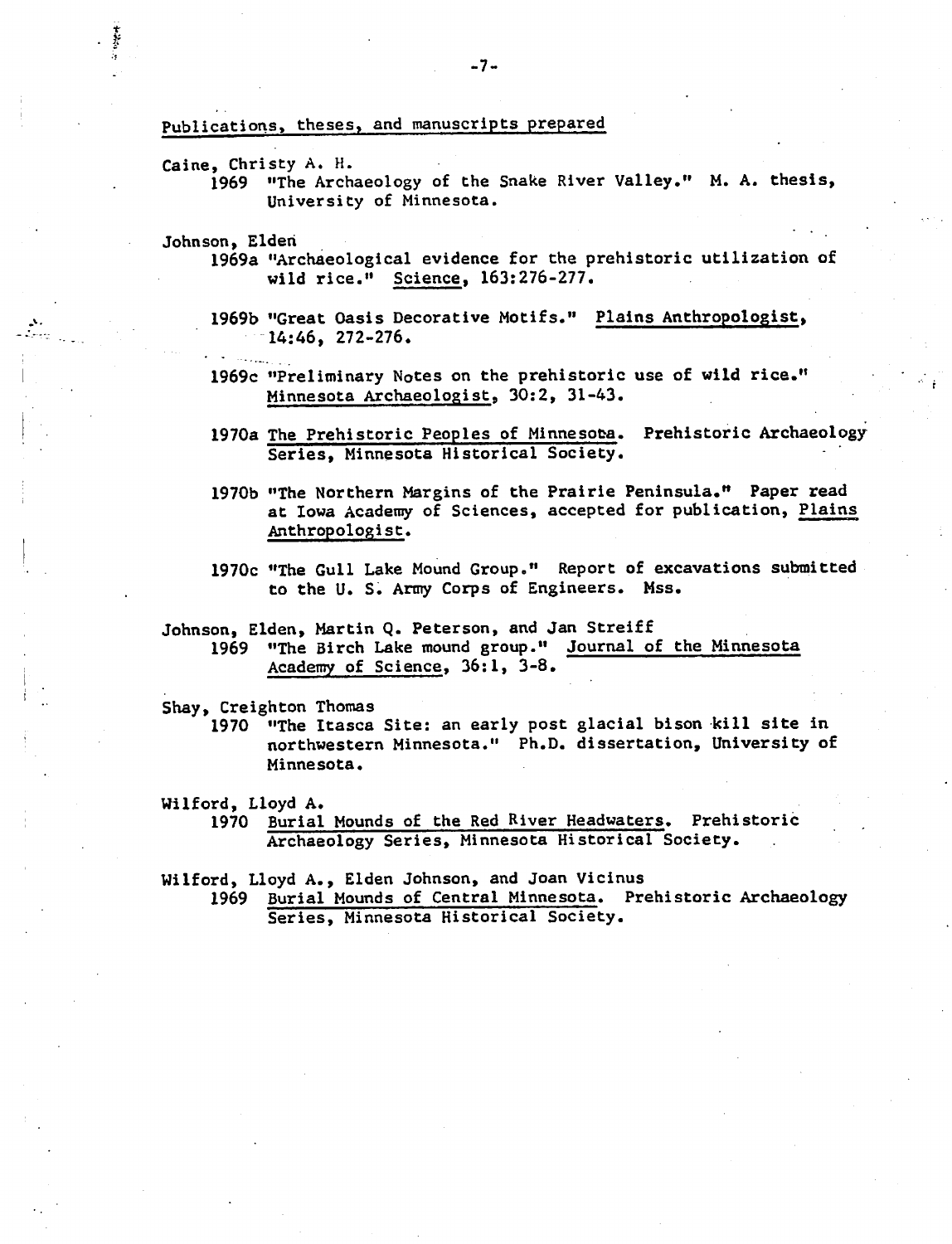# Salvage Archaeology, Interpretation, and Urgent Needs

The continued, and continuously accelerating, destruction of archaeological sites in Minnesota is a major problem. Some aspects of this problem have been partially alleviated in the past two or three years. A strong program of highway survey is operated by the Minnesota Historical Society in cooperation with the Minnesota Highway Department. Under this program, projected right-of-way on highways of certain classes are examined carefully for archaeological sites and the planning section of the highway department is notified when such sites are located. Frequently the right-of-way can be shifted to avoid destruction of the site. Major gaps in this program exist, however, for no provision is made for salvage excavation at a threatened site when right-of-way change is impossible, and many state-aid highways are excluded from the program. It is vital that the program be expanded to include pro vision for excavation paid for out of highway matching funds and that all classes of state aid roads be included under the survey-salvage provisions. Too much secondary road construction in Minnesota con tinues to destroy archaeological sites. I would strongly urge expansion of the program, continuing the relationship with the Minnesota Historical Society as the. agency responsible for implementation or the program, but adding a trained archaeologist to the Minnesota Highway Department. This individual, working with advance highway planners, could then work effectively with the Minnesota Historical Society in what would be a comprehensive survey-salvage program.

U. S. Army Corps of Engineers projects within Minnesota have continuously been monitored by the state archaeologist in close cooper ation with the St. Paul District office of the Corps. Each announcement of a public hearing on any proposed construction is sent by the Corps to the state archaeologist and an opportunity given for submission of a statement. This past year, for example, notification of a major site within the proposed White Oak Point reservoir was given by the state archaeologist at a public hearing at Deer River, negative reports were filed with the Corps on proposed lower Minnesota River channel improve ments and diking of the Mississippi in Winona. Through the cooperation of Timothy Fiske, archaeologist and Assistant Director of the St. Paul Science Museum, advance plans were made for survey within the proposed Blue Earth reservoir. Finally, the Gull Lake excavations, financed by the Corps, is another example of the excellent cooperation between that agency and the state archaeologist.

The Division of State Parks and Recreation has also continued its excellent record of cooperation with archaeologists and its interest in archaeological interpretation. The expansion of state park areas, the development of construction in the future, and the need for inter pretation within the parks, argues for additional manpower. At the present time there has been no complete site survey within the state owned parks of Minnesota. This, despite the fact that many of them occur in situations where archaeological sites can be expected. The immediate need for a detailed survey is obvious, recognized by park officials, archaeologists, and interested institutions, but the resources of none of these institutions allow anything but concentrated work in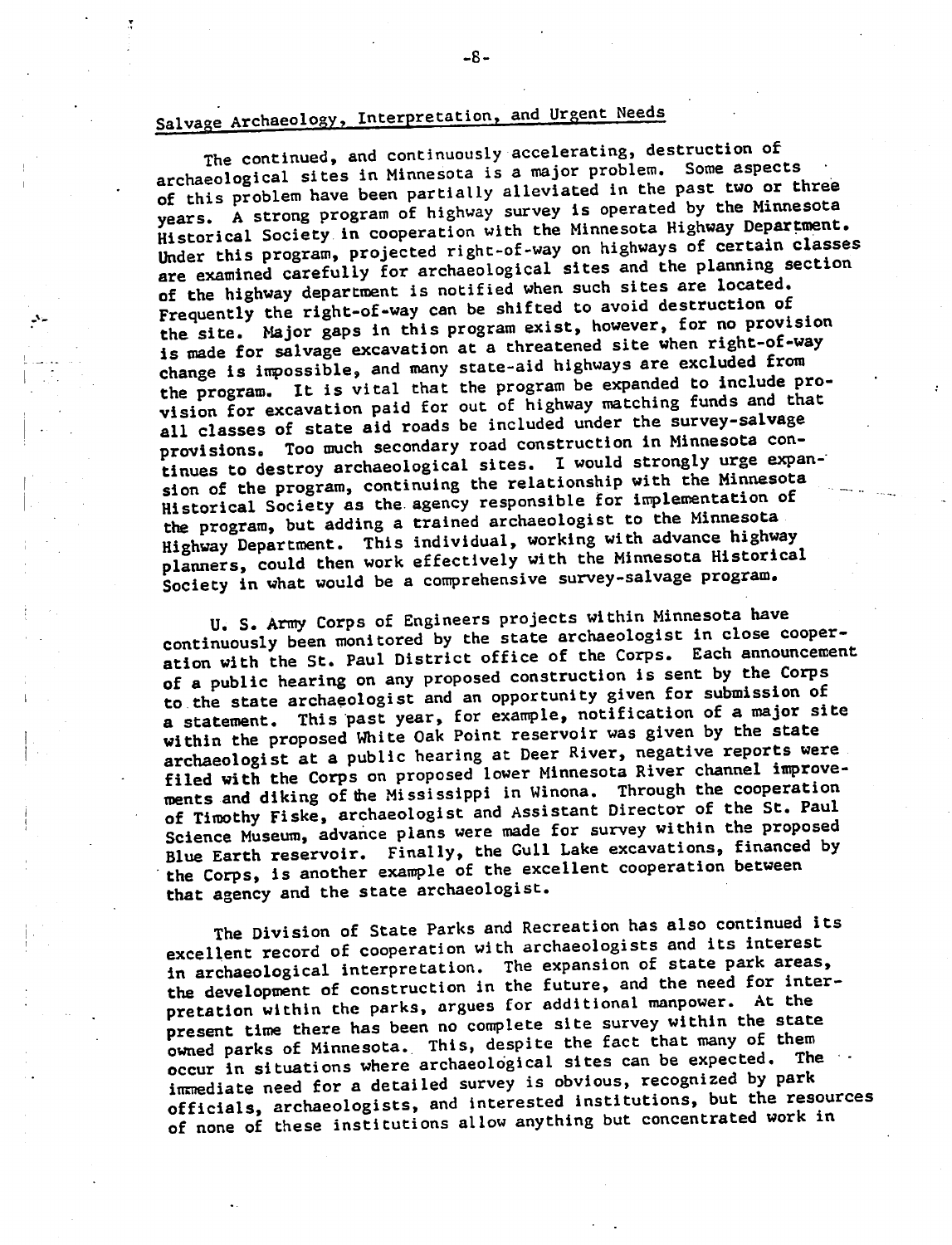one or two parks or limited emergency salvage when the need arises. would recommend that an archaeologist be added to the staff of the Division of Parks and Recreation and that he be given the resources to operate a systematic site survey within all of Minnesota's state parks. This individual could also function in interpretation planning with parks. The state archaeologist and other archaeologists within the state would continue to operate their more intensive excavation pro grams within state parks and would also continue to assist in inter pretation programs. If the Division of Parks and Recreation budget will not allow the addition of such a person, an intensive four year survey program operated under contract or special legislative appropriation to the state archaeologist could accomplish the needed worka

Finally,, the need for salvage archaeology on privately owned lands is desperate. Calls continually come into this office and to the Minne sota Historical Society, the St. Paul Science Museum, and to the Minne sota Archaeological Society describing some situation where construction is uncovering and destroying an archaeological site. The state antiqui ties law does not apply to private lands meaning that no attempt can be made to halt the construction activities except through appealing to the property owner. More than this, the pace of such destruction far exceeds either the time or the resources available to even visit the site. I know of no way in which this most serious problem can even be approached except through additional trained archaeological personnel armed with budgetary items allowing such activities and an expansion of the historic sites act. The addition of archaeologists to the academic staffs of St. Cloud State, Bemidji State, and, next year, Moorhead State, will certainly help, and it is hoped that the next few years will see such additional staff appointments at the other state colleges. An additional survey archaeologist on the staff of the state archaeologist and the Minnesota Historical Society, with a field expense budgetary item would be of great help. The continual efforts to inform the public of the value of archaeological data and the loss through its destruction should be intensified. The addition of a unit on archaeology in the conservation classes taught at many secondary schools in Minnesota might help accomplish this as would an improvement of the archaeological content of the basic course in Minnesota history.

Perhaps most important, however, is an expansion of the historic sites act to parallel that developed for Scientific and Natural Areas in Minnesota. I would strongly urge that the historic sites act include privately held lands, where the property owner in agreement with the Minnesota Historical Society, would agree to labeling an important site as an historic site, preserving it for scientific study and interpretation in the'future. Many important archaeological sites in Minnesota are owned by interested and cooperative private citizens or corporations. Many of these individuals or corporations would be willing to allow designation of such a site as an historic site in an agreement with a state agency such as the Minnesota Historical Society, particularly if the state legislature enacted legislation removing such property from the property tax rolls for the period of the agreement. Such a modifi